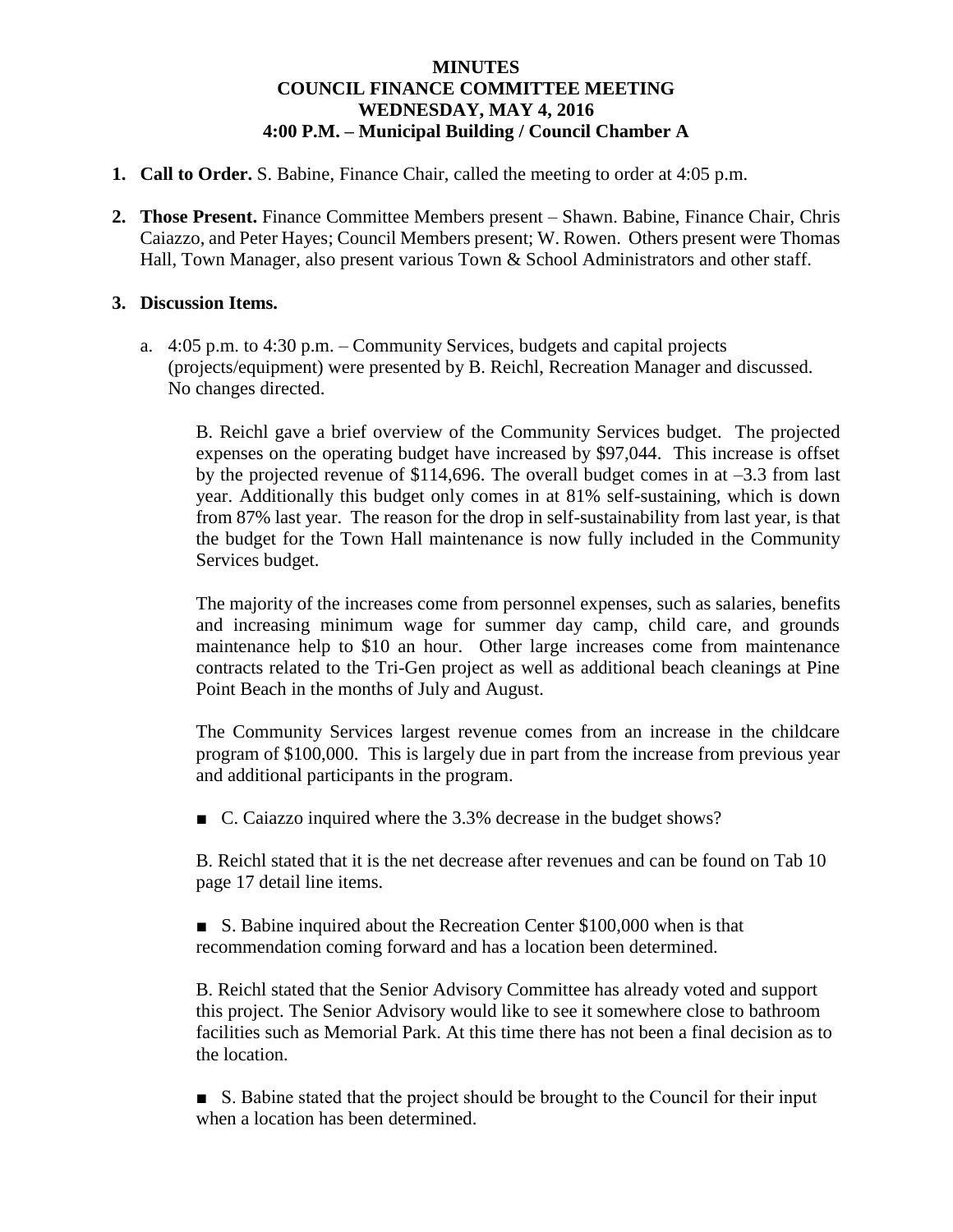■ S. Babine inquired about history of fees from the other activities in previous years. As far as this budget is there any increase in those fees?

B. Reichl stated that there were no plans to increase fees in any activities such as soccer. Community Services is charges higher fees for soccer than other surrounding communities. We would like to keep fees as is to keep people from going to other communities.

■ S. Babine inquired as to when be the last time fees were increased for childcare.

B. Reichl stated that fees for childcare were increased last year and participation has not decreased. The participation has stayed steady and increased a little.

■ C. Caiazzo stated that Community Services was asked to pick up the slack if possible for  $7<sup>th</sup>$  grade sports has there been an increase in revenue due from that?

B. Reichl stated that there has not been an increase in revenues or participation it has always been relatively low. A lot of the students participate in in travel teams or AAU teams if they do not make the school team.

■ C. Caiazzo inquired if there was a comprehensive plan for Memorial Park

T. Hall stated there were preliminary plans but this will become a part of the upcoming comprehensive plan that is being developed.

■ P. Hayes inquired if Childcare fees were going up this year considering they are up \$100,000 in revenues.

B. Reichl stated there would be no increase in the childcare fees in the upcoming budget year.

■ P. Hayes inquired organic verses regular pest management what is the driving cost more manual labor?

T. Hall stated that next year the Pest Management Committee is requesting a financial information to review the cost effectiveness and evaluation. That information should be available for the next budget cycle.

■ P. Hayes inquired what is the additional cost for two months to do the additional cleaning?

B. Reichl stated that Public Works does the work and Community Services reimburses them and for one extra cleaning a week for two months the cost is \$10,000.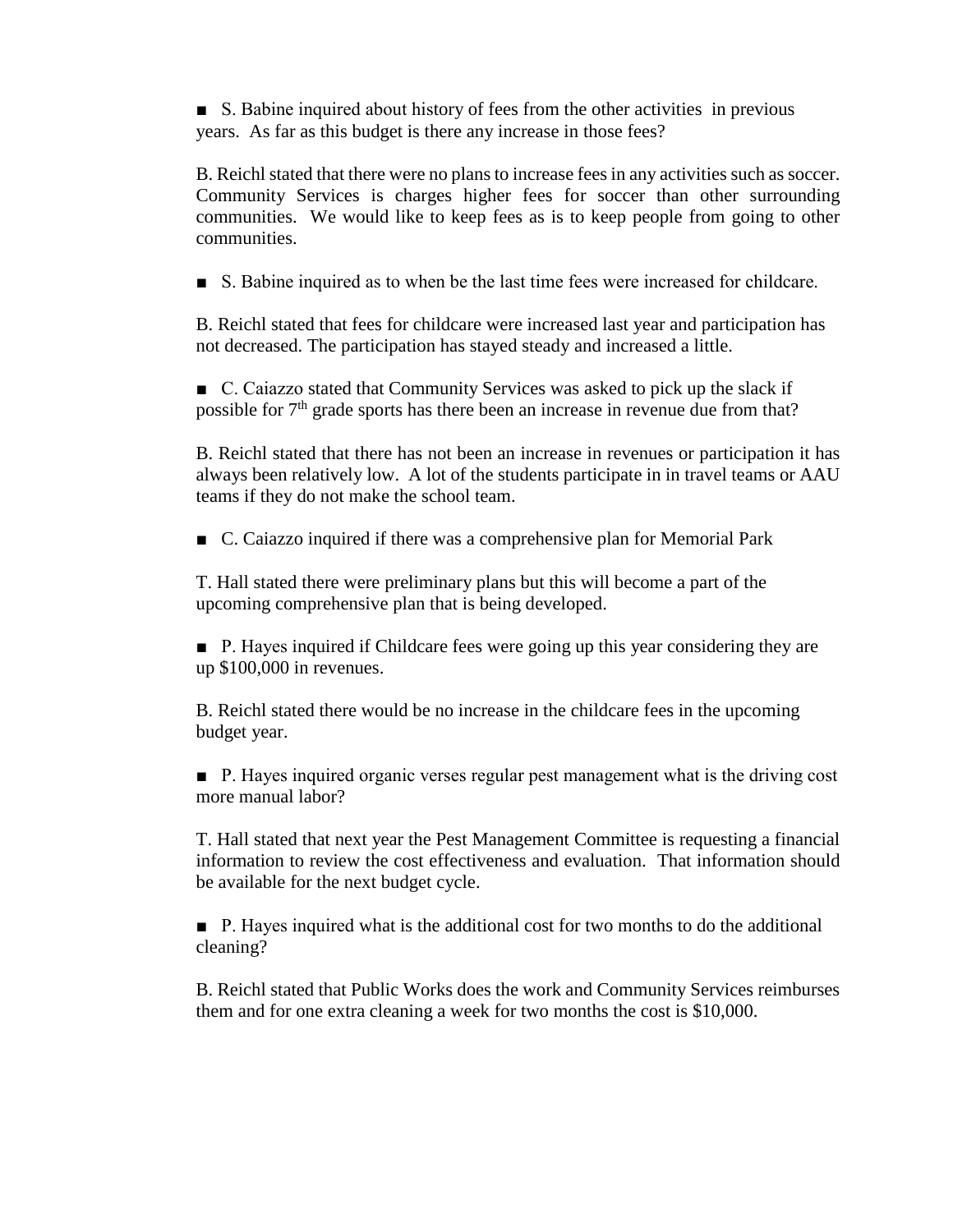b. 4:30 p.m. to 5:12 p.m. – Public Works, budgets and capital projects (projects/equipment) were presented by M. Shaw, Public Works Director and discussed. No changes directed.

M. Shaw gave a brief overview of the Public Works budget. The overall operational budget has increased by ½% of 1% or \$31,000. The revenues are down by ½% of 1% due to Intergovernmental revenues from other departments for vehicle maintenance is down.

M. Shaw reviewed the capital equipment and projects stating there will be an adjustment in the cost of the backhoe requested. The adjustment will reduce the cost of the backhoe from \$190,000 to \$135,000. After the trade in the cost will be \$95,000.

■ C. Caiazzo inquired if the level of funding was adequate to run the department?

M. Shaw stated that at the end of the day Public Works can do anything that is necessary. Public Works is doing an adequate job as long as the general public is satisfied with the level of service provided. If the general public is satisfied then Public Works is satisfied.

■ C. Caiazzo inquired do you think that a purchasing agent would be useful for bulk purchases as well as equipment purchases.

M. Shaw stated that a purchasing agent would be very beneficial for Public Works as specs and mandates are changing every year for purchases.

■ C. Caiazzo gave praise to the Public Works Department for the vehicle maintenance of all town owned vehicles including the School Department buses.

■ S. Babine thanked Public Works stating that the level of services is above average.

■ S. Babine do you have any insight into eco-maine and explain to the committee what eco-maine has been going through the current economic climate also as it pertains to the future tipping fees.

M. Shaw stated that recycling market has tanked finding markets for what they are recycling and eco-maine has been doing a great job of that. In the last two to three years they no longer have any long term debt.

■ C. Caiazzo inquired if eco-maine benefited from the whole state bio-mass that passed.

M. Shaw stated that eco-maine did not benefit from the state bio-mass there was no reduction in tipping fees.

P. Hayes thanked Public Works Department for doing a great job.

c. 5:12 p.m. to 5:35 p.m. – Administration, budgets and capital projects (projects/equipment) were presented by T. Hall, Town Manager and discussed. No changes directed.

T.Hall gave a brief overview of the Administration budget stating that the cost drivers a \$12,500 decrease in full time wage line which also includes adjustments to merit pay system as a lump sum.